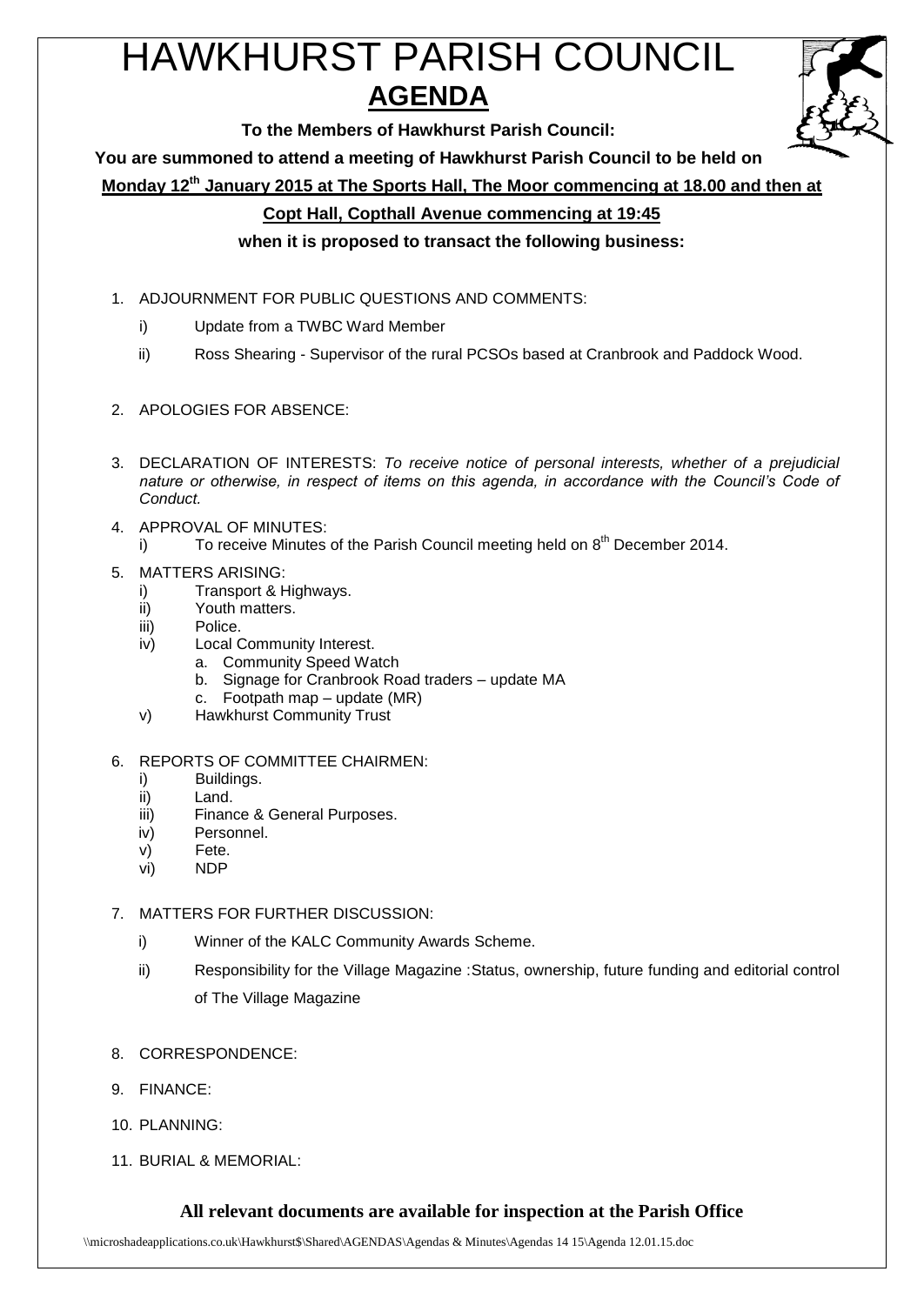#### 12. NOTES & INFORMATION:

- 13. CONFIDENTIAL: *Pursuant to section 1 (2) of the Public Bodies (Admission to Meetings) Act 1960 it is resolved that, because of the confidential nature of the business to be transacted, the public and the press leave the meeting during consideration of the following items:*
	- (i) Presentations from 3 consultants tendering for work on Hawkhurst Neighbourhood Development Plan.
	- (ii) Budget 2015/16.
- 14. CLOSURE:

Nicole Malem, Clerk to the Parish Council

|                | Date       | From                   | Subject                                                                                        |
|----------------|------------|------------------------|------------------------------------------------------------------------------------------------|
|                | Received   |                        |                                                                                                |
|                | 15/12/2014 | <b>Gatwick Airport</b> | Invitation to HPC to be involved in a forum relating to a second<br>runway at Gatwick Airport. |
| $\overline{2}$ | 16/12/2014 | Anonymous              | Concerns about unauthorized use of vehicles on The Lawns                                       |
|                |            | resident               | footpath, Talbot Rd.                                                                           |
| $\mathbf{3}$   | 17/12/2014 | Resident               | Copy letter from HPC 1989 re: padlock on The Lawns footpath                                    |
| $\overline{4}$ | 19/12/14   | Lord Lieutenant of     | Invitation to Chairman to attend Civic Service, Rochester                                      |
|                |            | Kent                   | Cathedral 10.03.2015                                                                           |
| 5              | 02/01/2015 | <b>Village Society</b> | CC of letter to Planning Inspectorate re: Highgate Hill 2228680                                |
| 6              |            |                        |                                                                                                |
|                |            |                        |                                                                                                |

#### Agenda Item 9: Finance.

#### INCOME AND EXPENDITURE DECEMBER 2014

| Accounts for payment            | £  | 10,893.68  |
|---------------------------------|----|------------|
| Payment received                | £  | 1,091.90   |
| <b>Net Expenditure</b>          | -£ | 9,801.78   |
| <b>Cambridge &amp; Counties</b> |    |            |
| Reserve                         | £  | 60,000.00  |
| <b>Lloyds Current</b>           | £  | 10,000.00  |
| <b>Lloyds Access Reserve</b>    | £. | 128,613.12 |
| <b>Petty Cash</b>               | £  | 210.35     |

9.1 Agreement to pay payments schedule.

9.2 Account reconciliation and petty cash check.

#### Agenda Item 10: Planning

#### 10.1 Planning & Highways Information:

| Ref. No.     | Proposal              | Location                 | Comments                     |
|--------------|-----------------------|--------------------------|------------------------------|
| APP/M2270/A/ | Appeal lodged re: ref | Land to West of Lorenden | Notification of the appeal   |
| 14/2228680   | 13/02828/OUT          | Park and The White       | and invitation to comment by |
|              |                       | House, Highgate Hill     | January 14 2015.             |
|              |                       |                          |                              |

#### 10.2 Planning TWBC Approved:

| Ref. No.      | Proposal                         | Location                  | Comments/Valid |
|---------------|----------------------------------|---------------------------|----------------|
| 14/01476/FULL | Change of use of part of rear of | Part Ground Floor Rear of |                |
|               | property to studio apartment     | 2 Colonnade Rye Rd        |                |

# **All relevant documents are available for inspection at the Parish Office**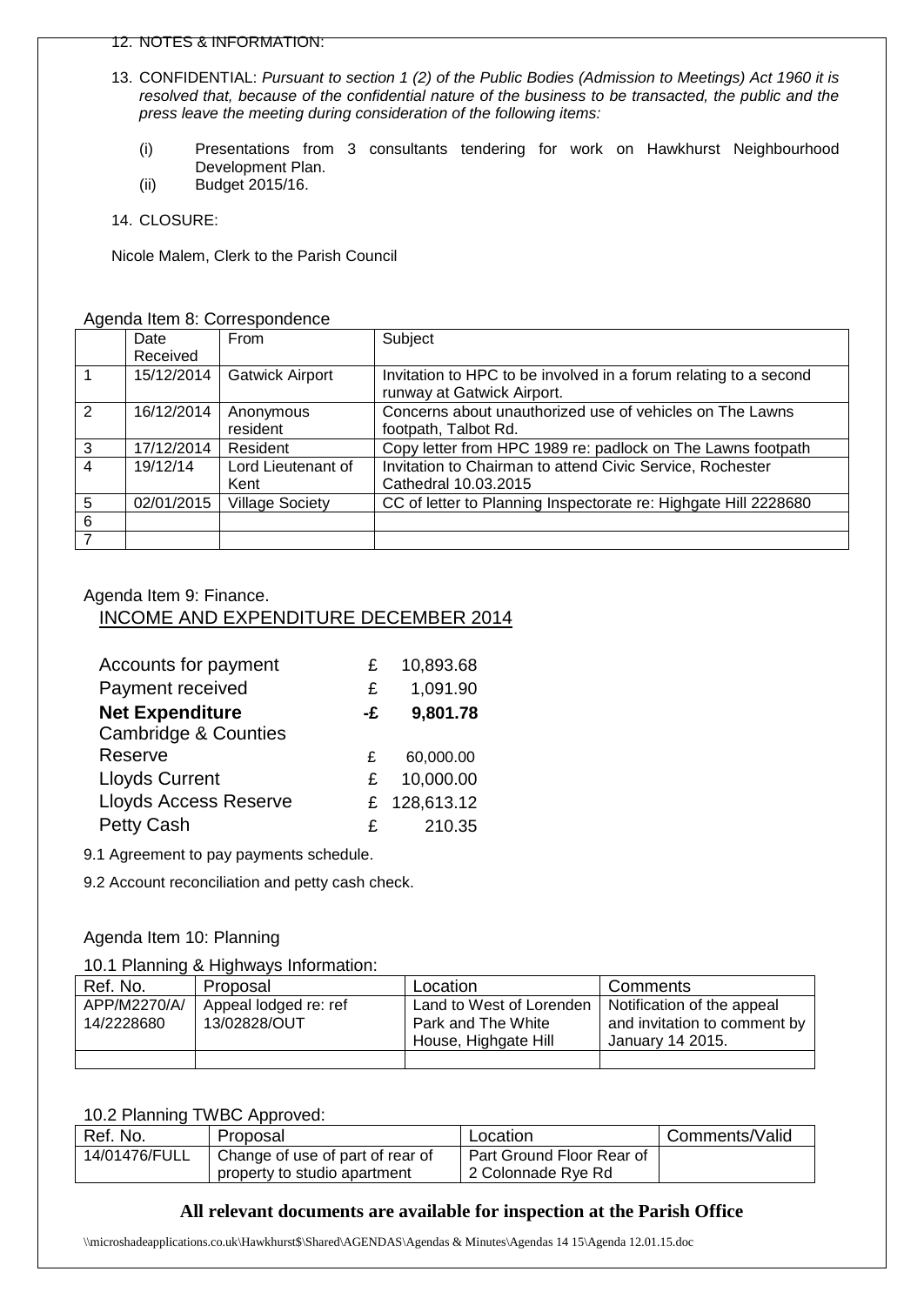|                | 14/502654/FULL   Demolition of conservatory and<br>garage and erection of single<br>storey extension | Church Court, The Moor                      |  |
|----------------|------------------------------------------------------------------------------------------------------|---------------------------------------------|--|
| 14/504770/FULL | Demolition of existing side porch<br>and erection of 2 storey side<br>extension and front porch      | Invicta House, Queens<br>Road               |  |
| 14/504878      | Restoration of barn and partial<br>conversion to home office and<br>ancillary accommodation          | Beals Green Farm,<br><b>Heartenoak Road</b> |  |

# 10.3 Planning TWBC Refused:

| Ref. No.     | Proposal                                                                                             | Location                               | Comments/Valid                                                                                                                                         |
|--------------|------------------------------------------------------------------------------------------------------|----------------------------------------|--------------------------------------------------------------------------------------------------------------------------------------------------------|
| 14/503038/FU | Change of use of<br>pastureland and provision<br>of 40m x 20m riding arena<br>with associated tracks | 1 Springfield Cottages,<br>Sopers Lane | Harm to AONBdue to<br>size, scale, artificial<br>ligting and<br>construction. Also no<br>Habitat survey to<br>determine potential<br>harm to wildlife. |
|              |                                                                                                      |                                        |                                                                                                                                                        |

# 10.4 Planning Applications received:

| <b>Num</b><br>ber | <b>Application No</b>          | Proposal                                                                                                                                                                                    | <b>Location</b>                       | <b>Comments</b> |
|-------------------|--------------------------------|---------------------------------------------------------------------------------------------------------------------------------------------------------------------------------------------|---------------------------------------|-----------------|
|                   |                                |                                                                                                                                                                                             |                                       |                 |
|                   |                                | 70 14/505702/FULL Two Storey Side Extension                                                                                                                                                 | The<br>5<br>Chestnuts                 |                 |
|                   |                                | 71 14/504926/FULL Retrospective - erection of close boardeed fence 2 Four Throws<br>to replace a hedge                                                                                      | Cottages,<br>Conghurst<br>Lane        |                 |
|                   |                                | 72 14/506255/FULL Single Storey Side extension for WCs and The<br>extended restaurant                                                                                                       | Great<br>House,<br>Wellington<br>Road |                 |
|                   |                                | 73 14/506521/FULL Proposed demolition of commercial premises Crofton House,<br>and erection of replacement dwellinghouse                                                                    | The Moor                              |                 |
|                   | 74 14/506201/PN<br><b>MCLA</b> | Prior notification for change of use of 1st floor Abacus House,<br>office from B to C3 dwellinghouse.                                                                                       | ∥Cranbrook<br>Road                    |                 |
|                   |                                | 75 14/505434/FULL Refurb and change of use of Grade II Listed Lillesden Park,<br>Building to 14 residential apartments; and Hastings Road<br>development of 20 new dwelings in the grounds. |                                       |                 |
|                   |                                |                                                                                                                                                                                             |                                       |                 |
|                   |                                |                                                                                                                                                                                             |                                       |                 |
|                   |                                |                                                                                                                                                                                             |                                       |                 |

# Agenda Item 11: Burial and Memorial

| <b>Interment Date</b> | Deceased |  |
|-----------------------|----------|--|
|                       | None     |  |

# **All relevant documents are available for inspection at the Parish Office**